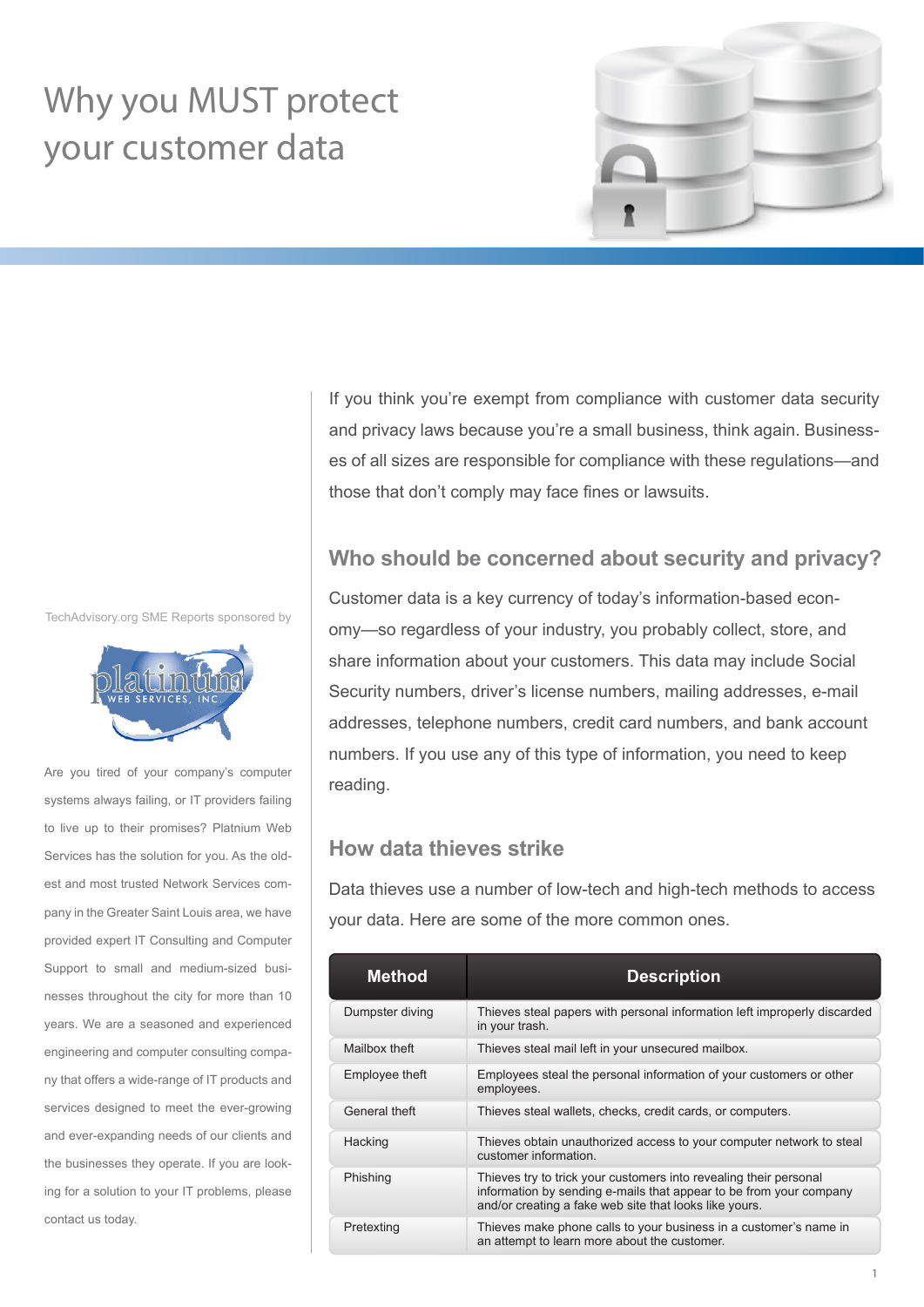Once data thieves have the information they want, they use it to open fraudulent credit card accounts in your customers' names and make purchases without their knowledge, open fraudulent bank accounts in your customers' names and write checks on that account, or even get loans in your customers' names.

# **Security breaches could damage your business**

The Federal Trade Commission (FTC) recently sued 12 companies it accused of having inadequate data security practices. Even if you don't face legal action, your good reputation could be significantly compromised by data security breaches. Security breaches can erode consumer trust and, ultimately, hurt your bottom line.

#### **You can be a target, too**

Identity thieves want your business information. In fact, they may target small and medium businesses because their data security programs may not be as strong as those of larger companies. They'll take your bank account and credit card numbers, Federal Employer Identification Number, and other federal and state governmental identification numbers. They'll use this information to open credit card accounts in your business name and make purchases without your knowledge, open bank accounts in your business name and write checks on that account, or get a loan in the name of your business. In some cases, they can actually sell your business or property without your knowledge.

# **Small businesses are MORE at risk than large businesses**

Popular wisdom may hold that large businesses are most at risk for identity theft and fraud—but that's not the case. As we've already shown, data thieves are flexible: They operate using both high-tech and low-tech methods. As a result, security applies to every business that collects and stores customer information. Small businesses are a particularly attractive target because they often don't have the strong data security protections that large businesses have.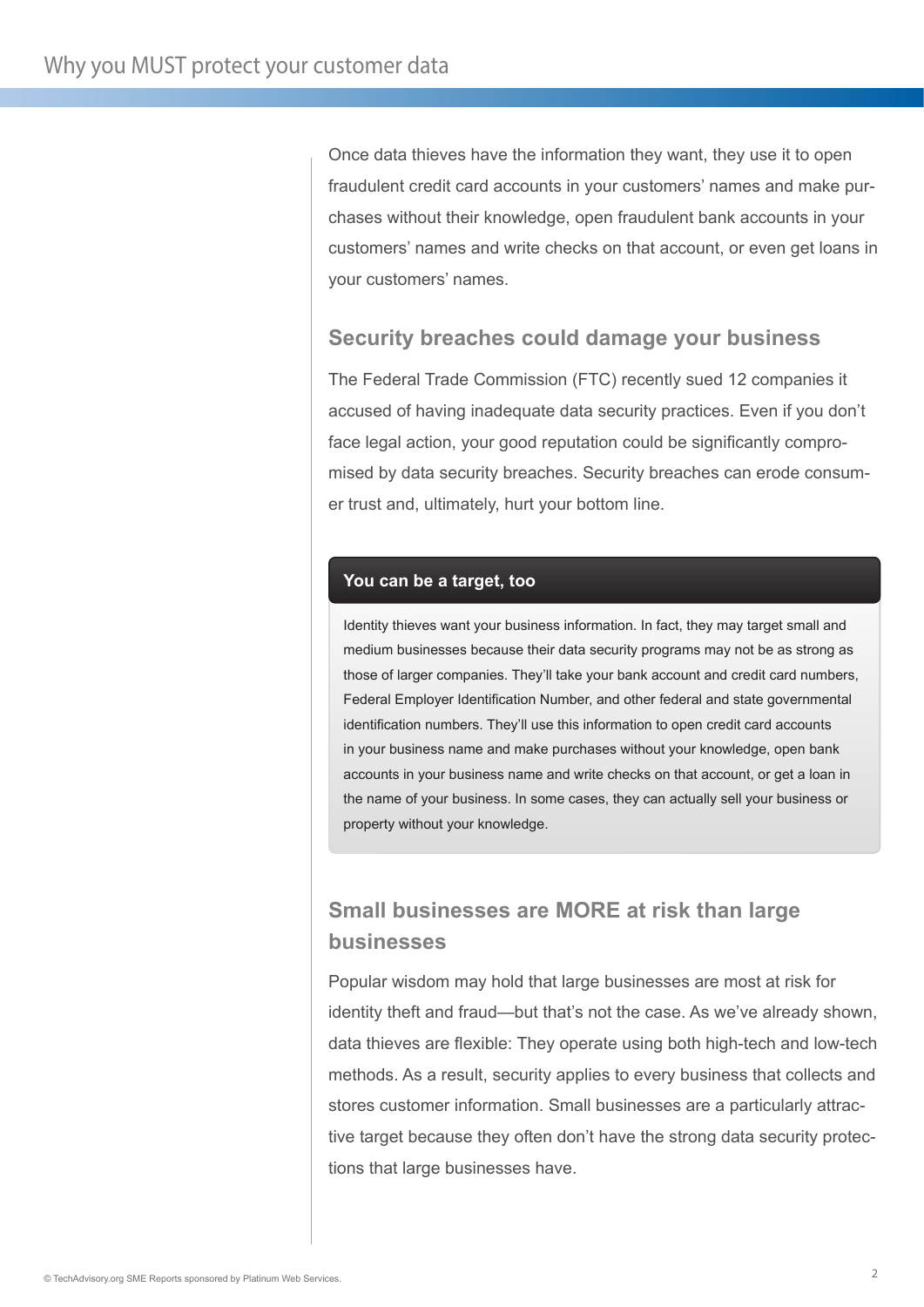# **Compliance isn't a choice**

Regardless of whether you think you're at risk for data theft, you're legally required to take proactive steps to prevent it—no matter how small your company is.

For example, all small businesses must comply with the Fair Credit Reporting Act (FCRA) when seeking to obtain consumer reports, such as credit reports and employment reports, about potential customers and employees.

Other requirements vary by business type. Small financial businesses, for example, must comply with the federal Gramm-Leach-Bliley (GLB) Privacy Rules and Safeguard Rules—and companies that need to comply include those that might not necessarily think of themselves as financial, such as automobile dealers, tax planners, and some travel agents. Small health care businesses must follow the privacy requirements of the federal Health Insurance Portability and Accountability Act (HIPAA) Privacy Rule and its data security requirements.

As a small business owner or manager, it's your responsibility to stay current on privacy and security laws affecting your customers—so establish good security and privacy practices now.

#### **International policies could affect you**

More than 50 countries have personal data protection laws that regulate the handling of customer information—and even companies with no physical presence abroad have to comply if they engage in international business-to-consumer e-commerce.

#### **Firewalls are not enough**

You might think that the right combination of hardware and software will prevent data security and privacy exposures—but technology is just one piece of the security and privacy equation.

Consider this scenario from the Better Business Bureau: You've equipped your computer with the latest network security software.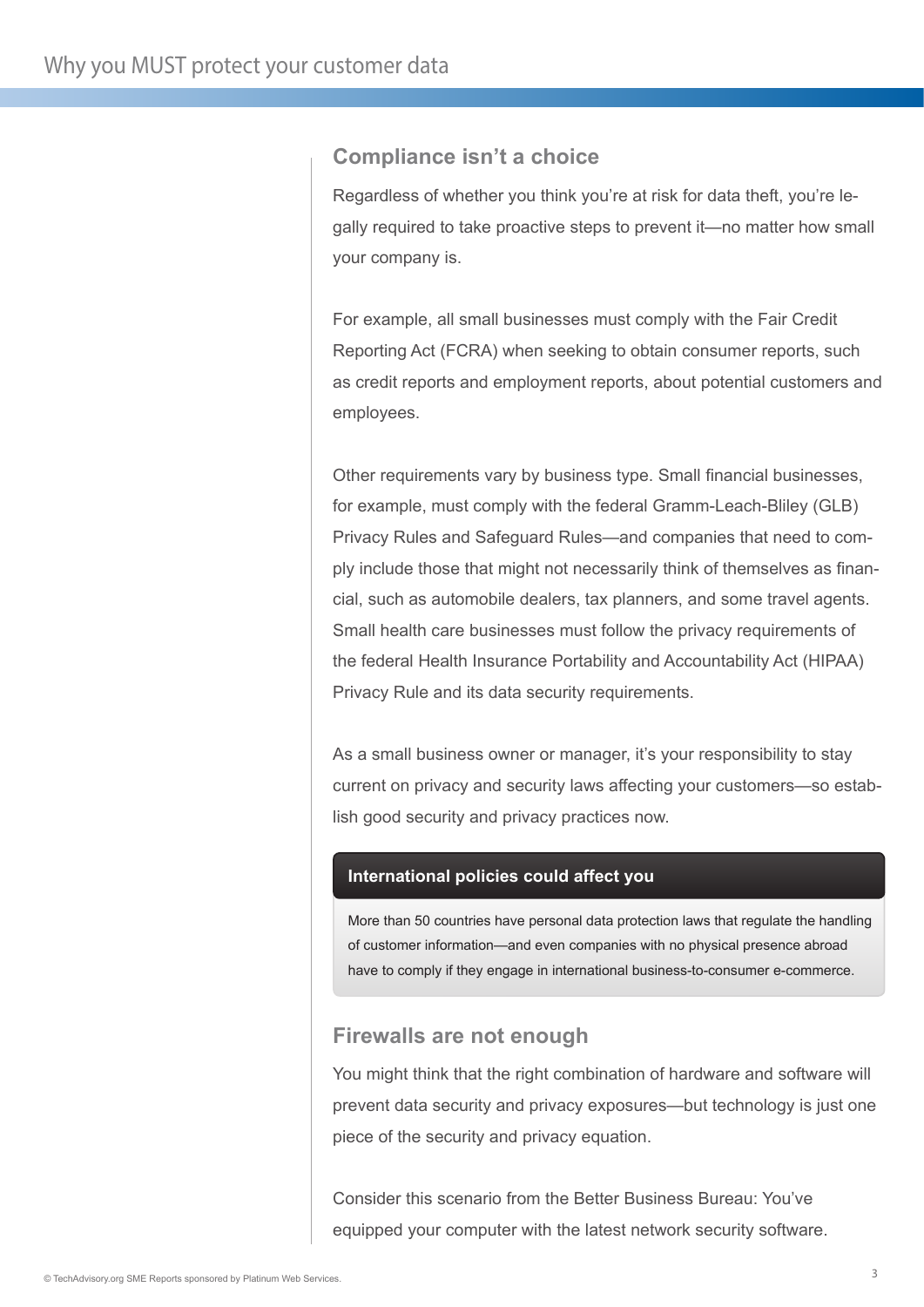But one day a customer calls your business to ask what credit card you have on file for his account. He gives his name and address to an employee who then looks up the information on your computer. Your employee reads the credit card number to the caller. But the caller isn't really a customer; he's a criminal who found the name and address of one of your customers in the trash.

Indeed, in small and medium businesses, the greatest data security risk might not be technology, but the uneducated end user. Symantec's SMB Information Protection Survey, which was published in June 2010, reported that 42 percent of small and medium companies have lost proprietary or confidential information—and of the companies that lost data, 23 percent blamed insiders inadvertently losing data, while an additional 14 percent blamed broken business process.

The point: It's not just about good technology. Effective security and privacy policies and proper employee training are also essential.

# **Creating a security and privacy policy**

A security and privacy policy tells your customers how you will treat their personal information. In essence, it explains how you will collect it, how you will use it, and how you will keep it secure.

Once you have a written policy that accurately describes your intended treatment of customer data, you'll want to communicate it to your customers. For example, you could distribute it on paper by posting it on a sign in your office, giving customers a written copy when they complete a transaction with you, or mailing it as part of a promotional piece. Alternately, you could distribute it online by posting it on your web site, and if your customers have agreed to receive e-mail notices from you, send it to them via email.

Communicating your privacy policy to your customers will increase the trust they have in your business—because when they know that you plan to use their information carefully, they will be more likely to share it with you.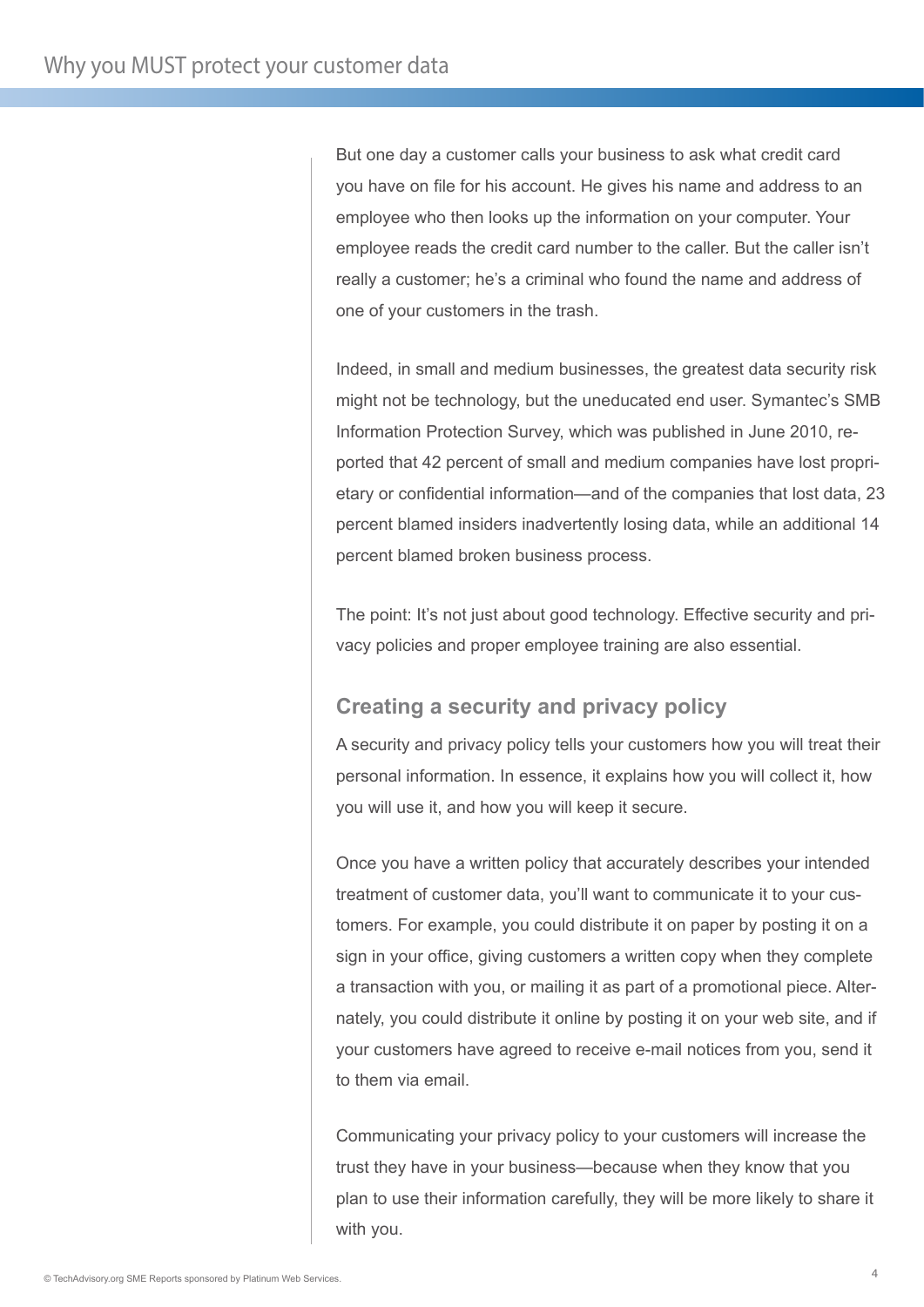#### **Resources to help you write a privacy policy**

Need help writing an online privacy policy? Consider these two sources of assistance: the Better Business Bureau's Privacy Planner, available at www.privacyplanner.com, and the Direct Marketing Association privacy policy generator, available at www.the-dma.org/privacy/privacypolicygenerator.shtml.

# **Employee education is paramount**

Employees who handle customer information should play a significant role in protecting that information: In its 2009 data breach report, Verizon Business found that insider errors were a factor in two-thirds of all breaches it investigated on behalf of clients.

Think about all the different ways your business collects, stores, and uses customer information. Now list who handles or has access to the information. Anyone who appears on your list should play a significant role in protecting sensitive information.

Conducting background checks can help you assess the character of prospective employees (or current employees, if you didn't do a background check before hiring them).

Next, employees should have access only to the information necessary to do their jobs. When you control employees' access to information, you significantly reduce the risk of data exposure.

Finally, employees with access to information also need to be properly trained to follow your security and privacy policies and practices.

# **Act quickly when a breach occurs**

If a data security or privacy breach occurs, you'll want to alert appropriate law enforcement officials immediately so they can investigate the incident. This could include local police, state authorities, or even the FBI.